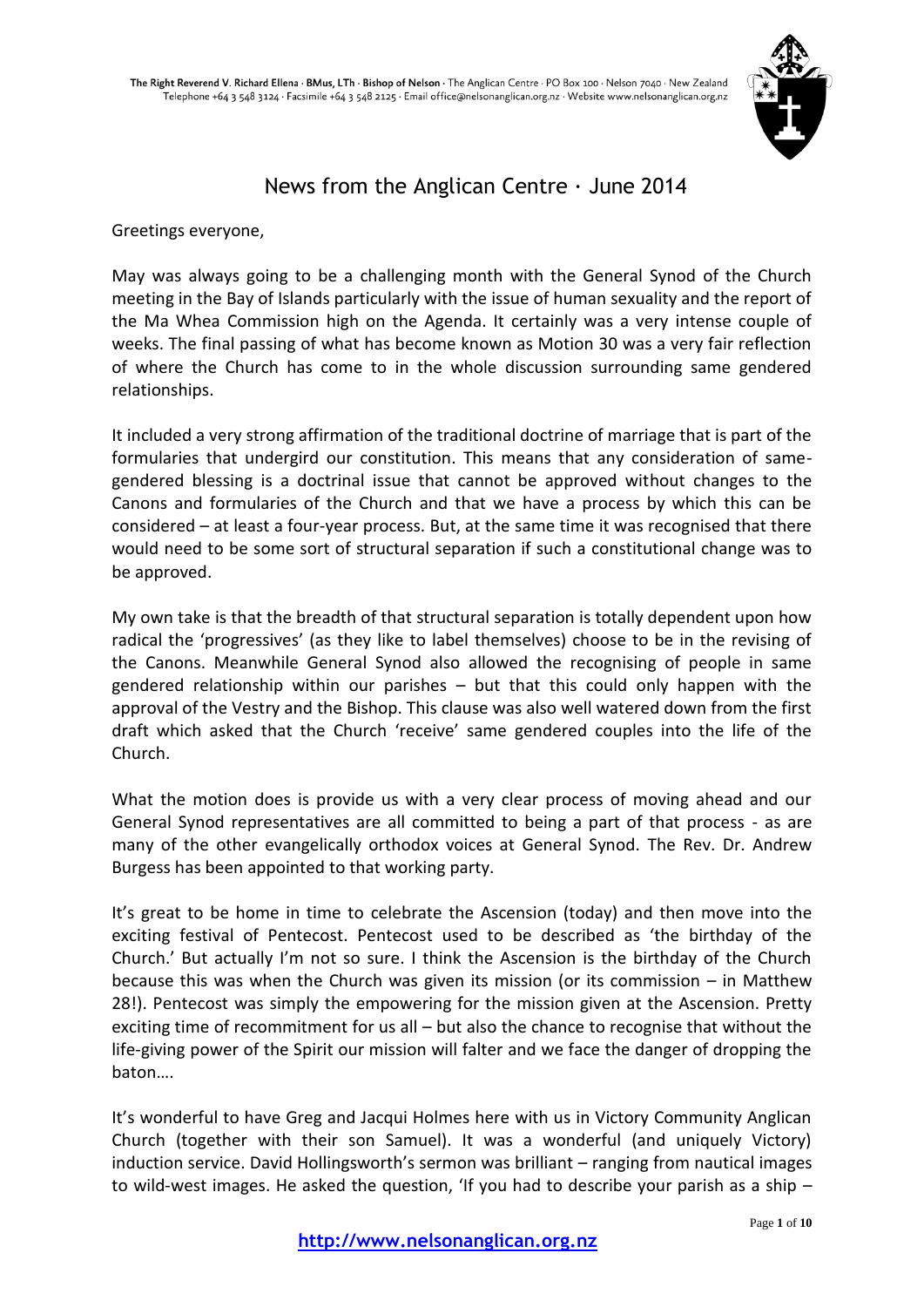what sort of ship would it be?' He then went on to describe the different kinds of ships from the luxury liner on the one hand – where everybody on board expects to be pandered to by the crew and to have all their needs met  $-$  to the landing craft  $-$  which is pretty uncomfortable and designed purely to enable those on board to take the beach-head…' I think you probably get the metaphor. There was much hilarity, but much soul-searching!

This coming Sunday I will be at Nativity to institute the first members into the Mission Order of St Paul. Bob Barnes will be commissioned as a Presbyter within the Order – making him a kind of overseer of the growth of new missional communities. Nine people will be received as members of the Order. So what started as a dream is now becoming a reality as we begin this first pilot. More information on this Order will shortly be found on the Diocesan website.

And finally, just to let you all know of another new initiative which we are pioneering in Greymouth later in June, where the whole of the Bishop's Ministry Team are travelling together to spend a weekend in the parishes of Cobden-Rununga and Greymouth. We'll be repeating this experiment in Blenheim later in the year and we look forward to the feedback as to whether this is something that we should do every year.

Have a wonderful Pentecost celebration.

With much love

+Richard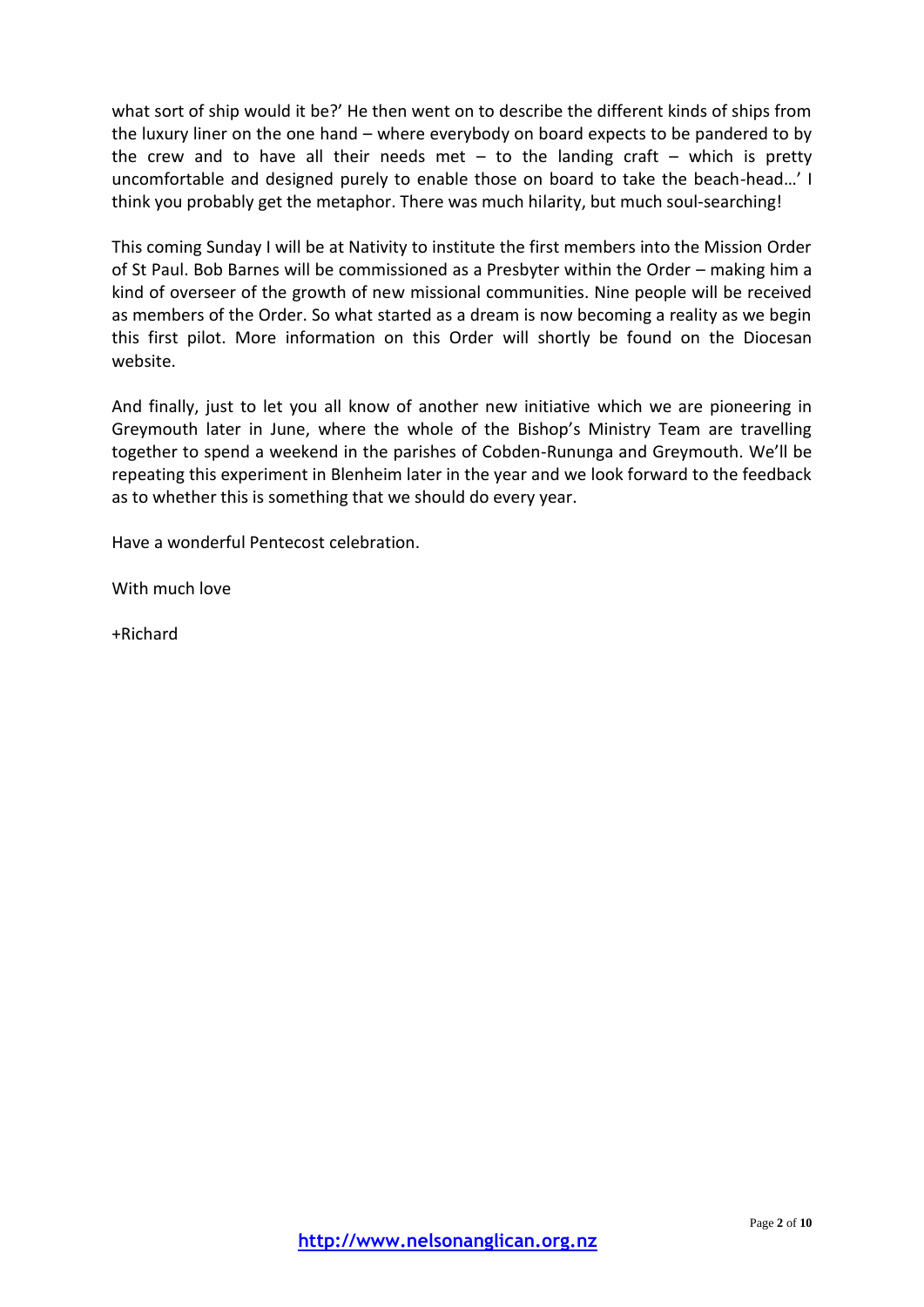# **EVENTS & NOTICES IN OUR DIOCESE & COMMUNITY**

(refer also to 'Ministry Education' for details of training events coming up)

**CLERGY AND LAY WORKERS CONFERENCE 2014 - PLEASE REGISTER VIA BTC**  [www.bishopdale.ac.nz](http://www.bishopdale.ac.nz/) **OR DIOCESAN WEBSITE** [www.nelsonanglican.org.nz](http://www.nelsonanglican.org.nz/)

Date: July 7-9.

Speaker: Rev John Gray, Senior Minister, St Paul's, Castle Hill – Sydney [\(http://www.spch.org.au\)](http://www.spch.org.au/)

Venue: Lake Rotoiti (Accommodation and evening meals at the Alpine Lodge; Breakfast, Lunch and Meeting in the Community Hall).

Cost: \$175pp (children free) – a reminder that Clergy Conference has the priority for your training budgets. If you are arranging your own accommodation the cost is \$100pp

**Hills Community Church Mapua - 20th anniversary celebrations**. **Sunday 8th June 10:30am.** This year marks the 20th year since the churches of Mapua: Anglican, Methodist, Presbyterian and New Life Pentecostal joined together as one independent church. You are welcome to join us as we gather to celebrate this occasion. Sunday 8th June - Celebration service at 10:30am followed by a shared lunch. For info ph 03 540 3848 Hills Community Church 123 Aranui Rd. Mapua

**Synod** this year will be in Nelson 9-11 October. More details will follow in the next Ad Clerum.

**Messy Church Conference with Lucy Moore (UK founder of Messy Church) – 5-6 August 2014 at St Barnabas, Stoke.** Lucy is coming to New Zealand in August to hold a series of Messy Church conferences and workshops around the country. The Nelson conference will be Tuesday evening and Wednesday, 5-6 August. Lucy will be focussing on going deeper in our Messy Churches, exploring discipleship and looking at Messy Church as an expression of church in the 21<sup>st</sup> century. For more information email Julie on [julie@strandz.org.nz](mailto:julie@strandz.org.nz) or contact Sue Fallow (CFM) at the Anglican Centre office.

**School of Theology** - Please note that School of Theology (Aug 7 & 8) is **cancelled this year, 2014**. BTC hope to make this a bi-annual event so the next one will be in 2015.

**Women's Conference –** Have you heard of Julia Grace (Singer/songwriter - sung at Parachute this year) or Gillian Cameron (senior pastor at Arise Church in Wellington)? Well on **13-14 June 2014** you can hear them and other speakers by attending the Women of Influence women's conference at the **Marlborough Convention Centre** in Blenheim. You don't have long to decide to come so get a group together and register now and get ready for a fantastic time of fellowship, worship, teaching, shopping and so much more. Register online at [www.womenofinfluence.org.nz](http://www.womenofinfluence.org.nz/)

**Sea Sunday 13 July –** An opportunity to remember the essential part that merchant seafarers play in the economics of this country and around the world. They work often in very difficult and dangerous conditions. A recent study has shown that the thing seafarers lack the most is access to the internet which the Port Nelson Mission provides. There is background information on [www.missiontoseafarers.org](http://www.missiontoseafarers.org/) and [www.mtsportnelson.com](http://www.mtsportnelson.com/) Suggested readings and Prayers for Sea Sunday can be found on [www.seasunday.org.](http://www.seasunday.org/) Any financial contributions can be forwarded to the Nelson Diocesan Office for The Mission to Seafarers.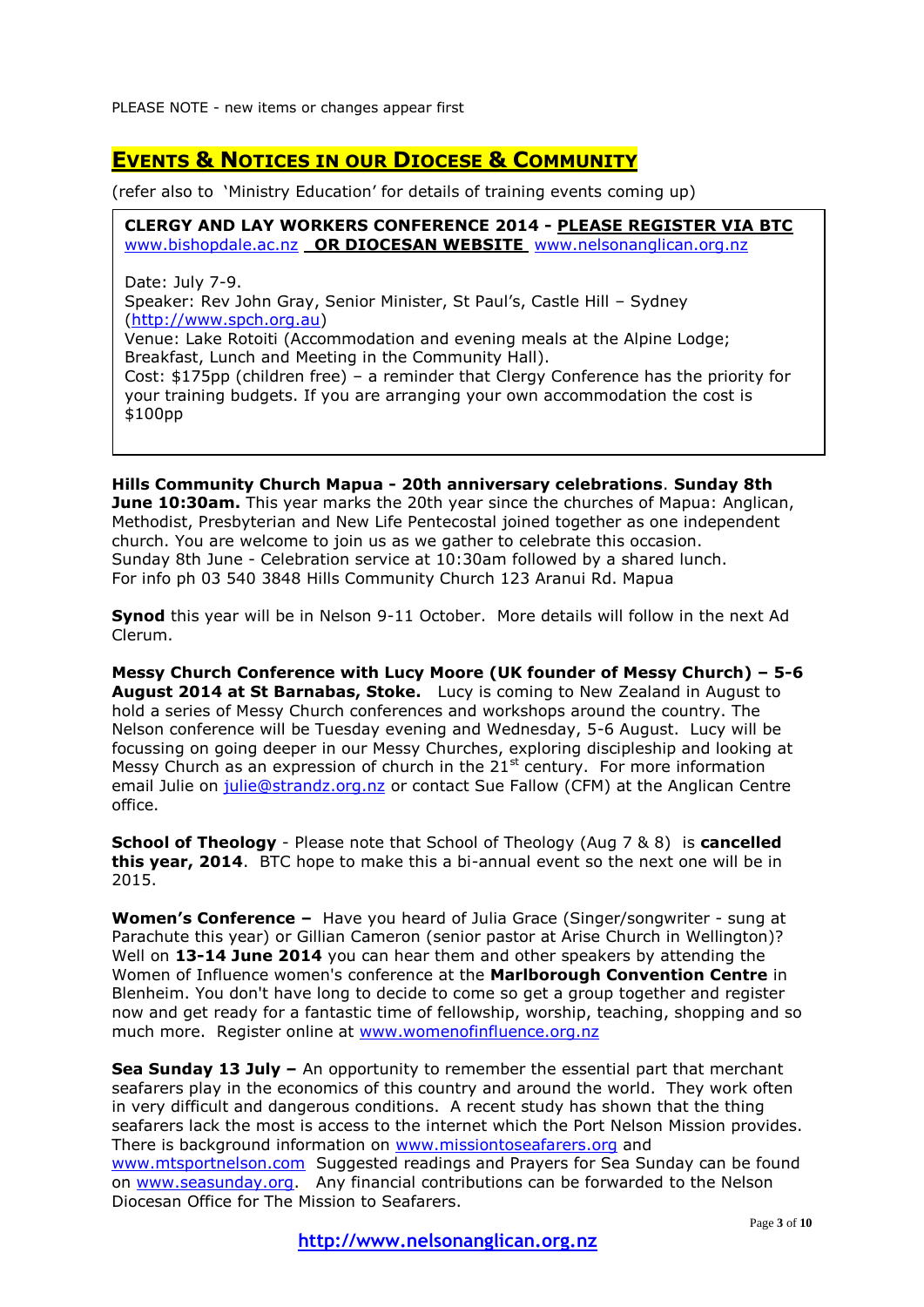**Social Services Sunday 27 July** - The 2014 Social Services Sunday information is now available on [http://anglicancarenetwork.org.nz/wp-content/uploads/2013/05/Social-](http://anglicancarenetwork.org.nz/wp-content/uploads/2013/05/Social-Services-Sunday-2014.pdf)[Services-Sunday-2014.pdf](http://anglicancarenetwork.org.nz/wp-content/uploads/2013/05/Social-Services-Sunday-2014.pdf) (pdf also attached with this email)

**St John's College Trust Board Scholarship for funding in 2015** Application papers are now available for Scholarship Funding in 2015. There are two categories of Scholarship available: **1. Post Ordination; 2. Lay**. The application form covers both categories of Scholarship and is to be used for both initial and continuing applications. Completed forms must be with Bishop Richard no later than **Tuesday 3 June 2014**. For those seeking funding to assist with further study or for sabbatical/study leave, please ask Anita for a set of application papers. Email: [anita@nelsonanglican.org.nz](mailto:anita@nelsonanglican.org.nz)

**The Church Beyond**… OUR LEADERSHIP – new book by Bob Barrett – Cost: \$30 (multiple copy discounts), plus \$5 postage. Please contact Bob email [bobmargaret@xtra.oc.nz](mailto:bobmargaret@xtra.oc.nz) or ph: 03 547 7754

# **MINISTRY EDUCATION**

## **TRAINING EVENTS**

#### **CLERGY AND LAY WORKERS CONFERENCE 2014. There is now an urgent need to finalise numbers. IF YOU HAVE NOT ALREADY DONE SO, PLEASE REGISTER VIA THE BTC OR DIOCESAN WEBSITE.**

Date: July 7-9.

Speaker: Rev John Gray, Senior Minister, St Paul's, Castle Hill – Sydney [\(http://www.spch.org.au\)](http://www.spch.org.au/)

Venue: Lake Rotoiti (Accommodation and evening meals at the Alpine Lodge; Breakfast, Lunch and Meeting in the Community Hall).

Cost: \$175pp (children free) – a reminder that Clergy Conference has the priority for your training budgets. If you are arranging your own accommodation the cost is \$100pp.

**Details:** (Community Hall - unless stated)

| Monday 7th July           | Tuesday 8th July                                   |
|---------------------------|----------------------------------------------------|
| 5.00pm Arrive Drinks      | 7.30am Breakfast                                   |
| 6pm Dinner - Alpine Lodge | 9am Worship                                        |
| 7.30pm Session 1:         | 9.20am Session 2:                                  |
| (movie for kids)          | 10.35am Morning Tea                                |
| 8.30pm Closing prayer     | 11am Session 3:                                    |
| 8.45pm Supper             | 12.30pm Lunch                                      |
|                           | 1.30 Plenary session on General Synod and Pastoral |
|                           | Issues around Same-Sex Relationships               |
| Wednesday 9th July        | 3pm Afternoon Tea                                  |
| 7.30am Breakfast          | 3.30pm Free Time                                   |
| 9am Worship               | 5.30 pm Dinner (Alpine Lodge)                      |
| 9.20am Session 5:         | 7pm Session 4                                      |
| 10.30am Morning Tea       | (movie for kids)                                   |
| 11 am Worship & Communion | 8.30pm Closing Prayer                              |
| 12.00pm Lunch             | 8.45pm Supper                                      |
| Depart                    |                                                    |

The Children's programme will run by Ruth and Tim Ellena whenever there is a "session" either at the Community Hall or at the Alpine Lodge. There is a space we can use as a "crèche" at the community hall for the under 5's but this will be supervised by parents you can still hear and see the main hall.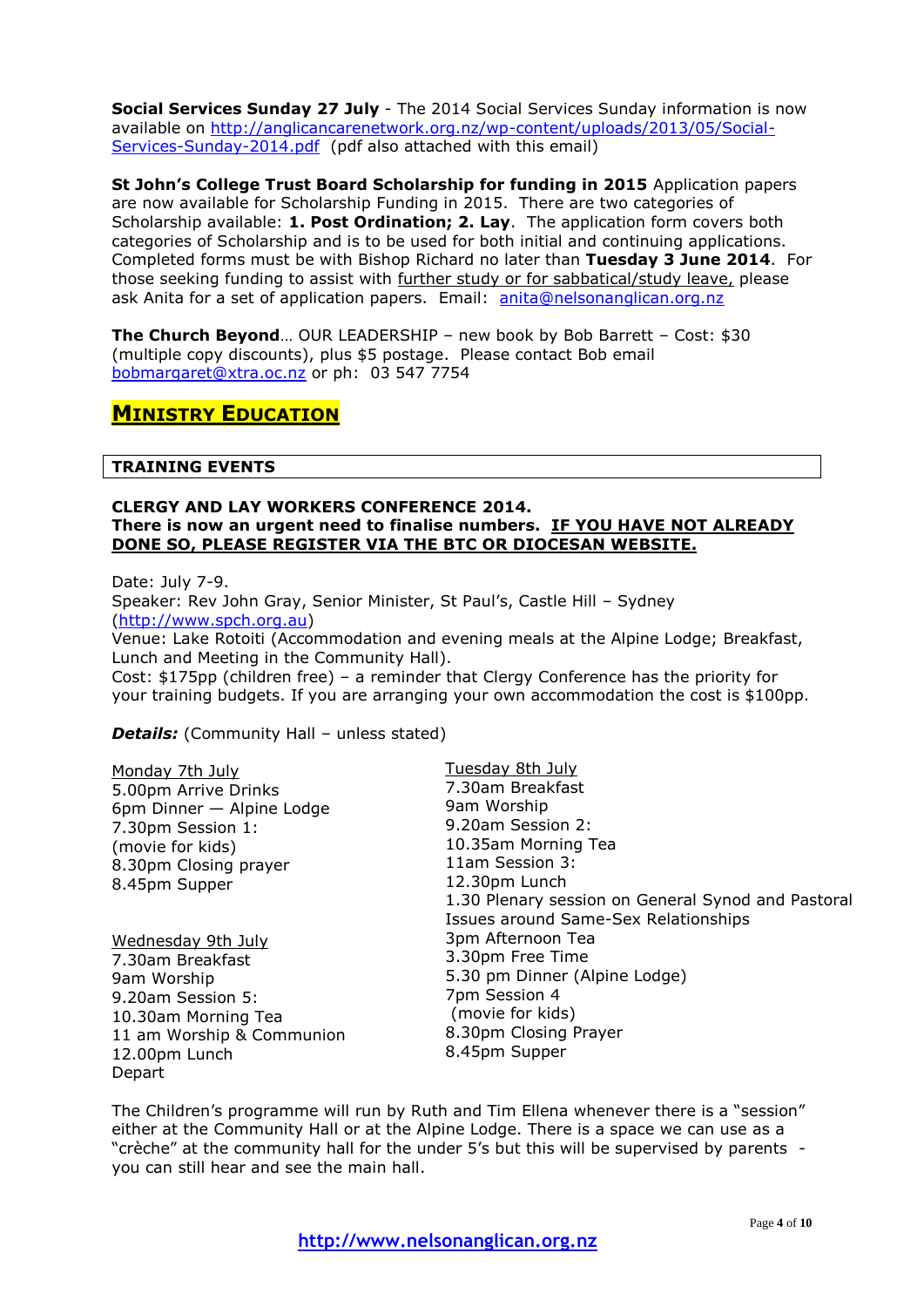# **EQUIP MINISTRY EDUCATION**

I am concerned that EQUIP is not being advertised in parishes so can you please make the effort to advertise this and ask people to come. EQUIP is for anyone involved in, or interested in ministry (not just preaching) so please encourage your people to come. Also I have been made aware that there is still some confusion about who can come to EQUIP. Anyone is welcome to come to any EQUIP unit if it is of interest – you do not have to sign up to the 3 years programme. **Can you please pass this on and encourage your lay leaders to consider coming to EQUIP units relevant to their ministry area.**

# **Marlborough: (St Christopher's)**

- **June 7: Unit 3** The Heart of Worship
- **September 13: Unit 7** Bi-Cultural Christianity: Christianity in Aotearoa New Zealand (Core Course).

# **Nelson/Waimea (St Stephen's Tahunanui)**

- **June 28: Unit 3** The Heart of Worship
- **October 18: Unit 7** Bi-Cultural Christianity: Christianity in Aotearoa New Zealand (Core Course).

#### **Mawhera**

- **August 2: Unit 3** The Heart of Worship Westport
- **November 1: Unit 7** Bi-Cultural Christianity: Christianity in Aotearoa New Zealand (Core Course) - Greymouth. **NOTE change of date**

#### **POMD**

There are a number of POMD events coming up that are open to all Clergy. Please note especially the **SafeHere** sessions on June 26 and September 25. These have been included to encourage clergy to attend – which is requirement after Synod adopted SafeHere last year.

# June 26 – Safe Here Unit 1 and 2 - **OPEN TO ALL CLERGY**

July 24 – Pastoral Issues around Human Sexuality

August 21 - Leadership (Chris Clarke World Vision CEO)

September 25 – SafeHERE Units 3 and 4 (Julie Hintz) - **OPEN TO ALL CLERGY** October 23 - No POMD

November 7 – Willowcreek GLS2014 (See below for details) - **OPEN TO ALL CLERGY** November 20-21 – Marae visit (Te Awhina Marae, Motueka)

# **WILLOWCREEK – GLOBAL LEADERSHP SUMMIT 2014**

This year Bishop Richard is strongly encouraging all Diocesan clergy to attend the Willowcreek Global Leadership Summit – November 7 from 9am-9pm at the Elim Christian Centre, Main Rd Stoke. The cost is being covered by the diocesan ministry education budget so please make use of this opportunity. To register please follow the instructions below.

Process:<http://willowcreek.org.nz/product/gls-conference-individual-rate/>

- Choose an option: Nelson
- Click + if you want more than one, until the correct number is showing
- Add to Cart
- In coupon code box, type **Nelson Anglican**
- Click "Apply Coupon" (If they scroll down, they'll see Order Total =  $$0.00$ )
- Proceed to Checkout
- Enter details (name etc.). In Additional Registration Details box: enter names and email addresses of any additional people they wish to register.
- Tick that they've read the Terms & Condition.
- Place Order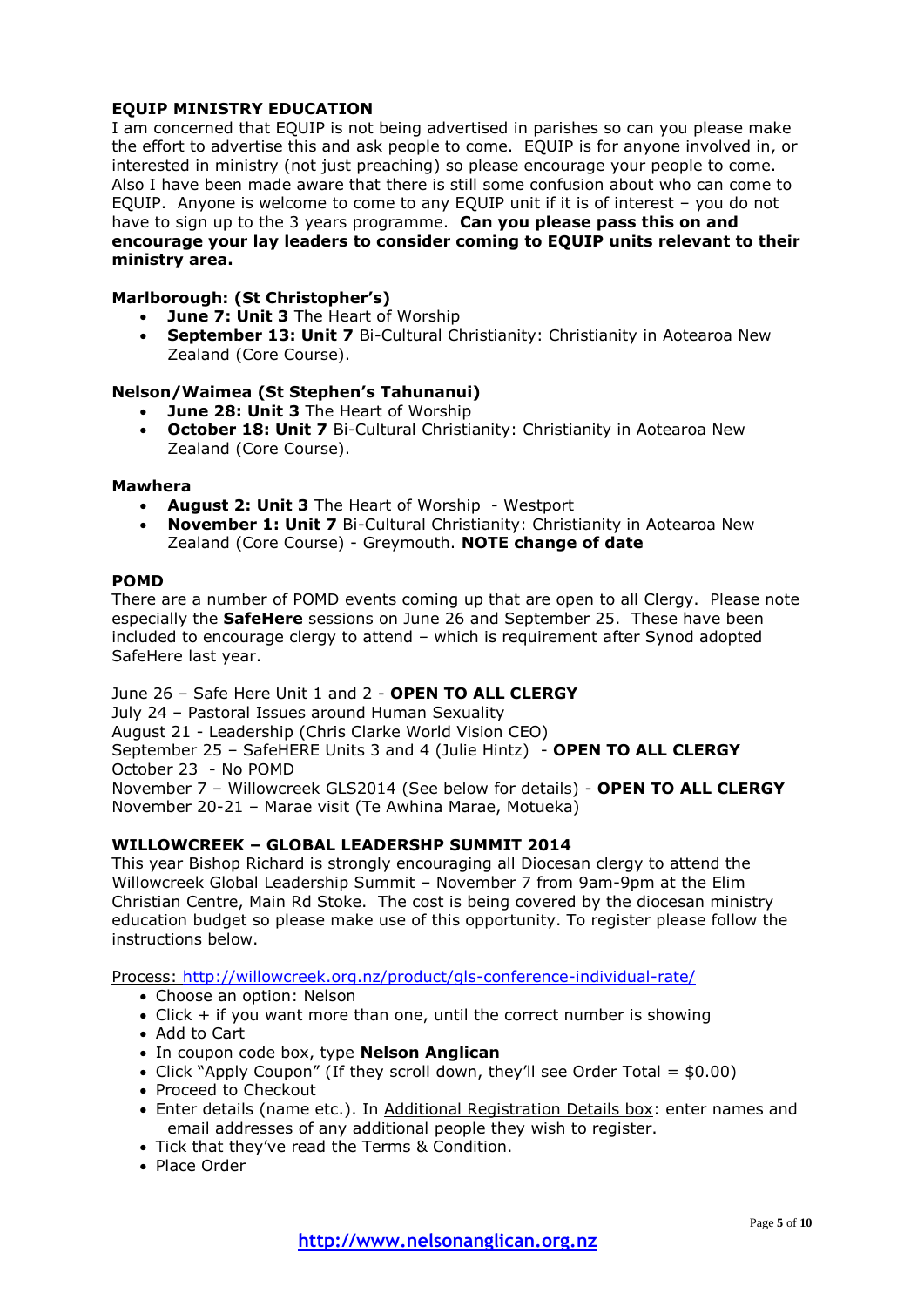# **BTC "PASTORAL LEADERSHIP AND MANAGEMENT"**

In semester 2 BTC is running the course "Pastoral Leadership and Management", tutored by Tony Andrews and Bob Barrett. This would be a great refresher course for those currently involved in pastoral ministry and you can sit the paper for credit or as a nonformal student. If you are interested please let Graham O'Brien or Sue Patterson know [\(registrar@bishopdale.ac.nz\)](mailto:registrar@bishopdale.ac.nz). There will be some funding available to help with course costs.

# **CLINICAL PASTORAL EDUCATION** (CPE)

It has been decided to move CPE to 2015. The exact dates have not been set but the course will start soon after Easter and cover the middle 4 months of the year. If you are interested please let me know.

## **MINISTRY APPRENTICESHIP SCHEME**

At this stage all the funding for 2014 has been allocated, but please continue to pray about future ministry opportunities in your parish.

## **Collaborative Ministry Conference**

Diocese of Auckland, entitled "**Collaborative Ministry: towards a new church**". **Dates:** Monday 28th July to Friday 1st August, 2014

**Venue:** Vaughan Park Anglican Retreat Centre, Long Bay, Auckland

**Cost:** \$750 live-in, or \$550 live-out. For those flying to Auckland we will provide free transport to and from the airport.

Bishop Jim White describes the new course thus:

'For some years we have been running a course for enablers and the constant feedback has been "this is great, and so much of the material is applicable to any ministry setting." So we have further developed our course with some new material and the inclusion of the best material from previous years.

## **Important Books For 2014**

As we approach the 200th anniversary of the arrival of Christianity these 2 books are important reading – both by Keith Newman.

- Bible and Treaty: Missionaries among the Maori a new perspective. Auckland: Penguin, 2010.
- *Beyond Betrayal: Trouble in the promised land- restoring the mission to Maori*. Auckland: Penguin, 2013.

## **RESOURCES**

#### **NEW Resources now available.**

If you know of any good small group resources please let me know so we can update our supply. **EQUIP** DVDs are also available at Holy Trinity, Greymouth and St Christopher's, Blenheim for loan. **Please let your small group leaders know about these resources**.

| <b>NAME</b>                        | <b>TYPE</b>                 | <b>LOCATION</b>              |  |
|------------------------------------|-----------------------------|------------------------------|--|
| The Jesus Lifestyle (Alpha - Nicky | Book and DVD (discipleship) | Anglican Centre              |  |
| Gumball)                           |                             |                              |  |
| God at Work (Alpha)                | Book and study quide        | Anglican Centre              |  |
| Prayer Ministry Training (Alpha)   | DVD and training manual     | Anglican Centre              |  |
| Ministry with the Vulnerable       | <b>DVD</b>                  | Anglican Centre; Bishop      |  |
| (SafeHere 1 and 2)                 |                             | Sutton Library; Holy Trinity |  |
|                                    |                             | Greymouth; St                |  |
|                                    |                             | Christopher's Blenheim       |  |
| <b>Puzzling Questions</b>          | DVD and book $-6$ week      | Anglican Centre              |  |
| (www.puzzlingquestions.org.uk)     | course                      |                              |  |
| Too Busy not to Pray: Slowing down | 4 sessions                  | Anglican Centre              |  |
| to be with God (Bill Hybels)       | DVD and study quide         |                              |  |
| Becoming a Contagious Christian    | 6 sessions                  | Anglican Centre              |  |
| (Mittelberg, Strobel, Hybels)      | DVD and Participants quide  |                              |  |
| Gospel in Life: Grace changes      | 8 sessions                  | Anglican Centre              |  |
| everything (Tim Keller)            | DVD and Study quide         |                              |  |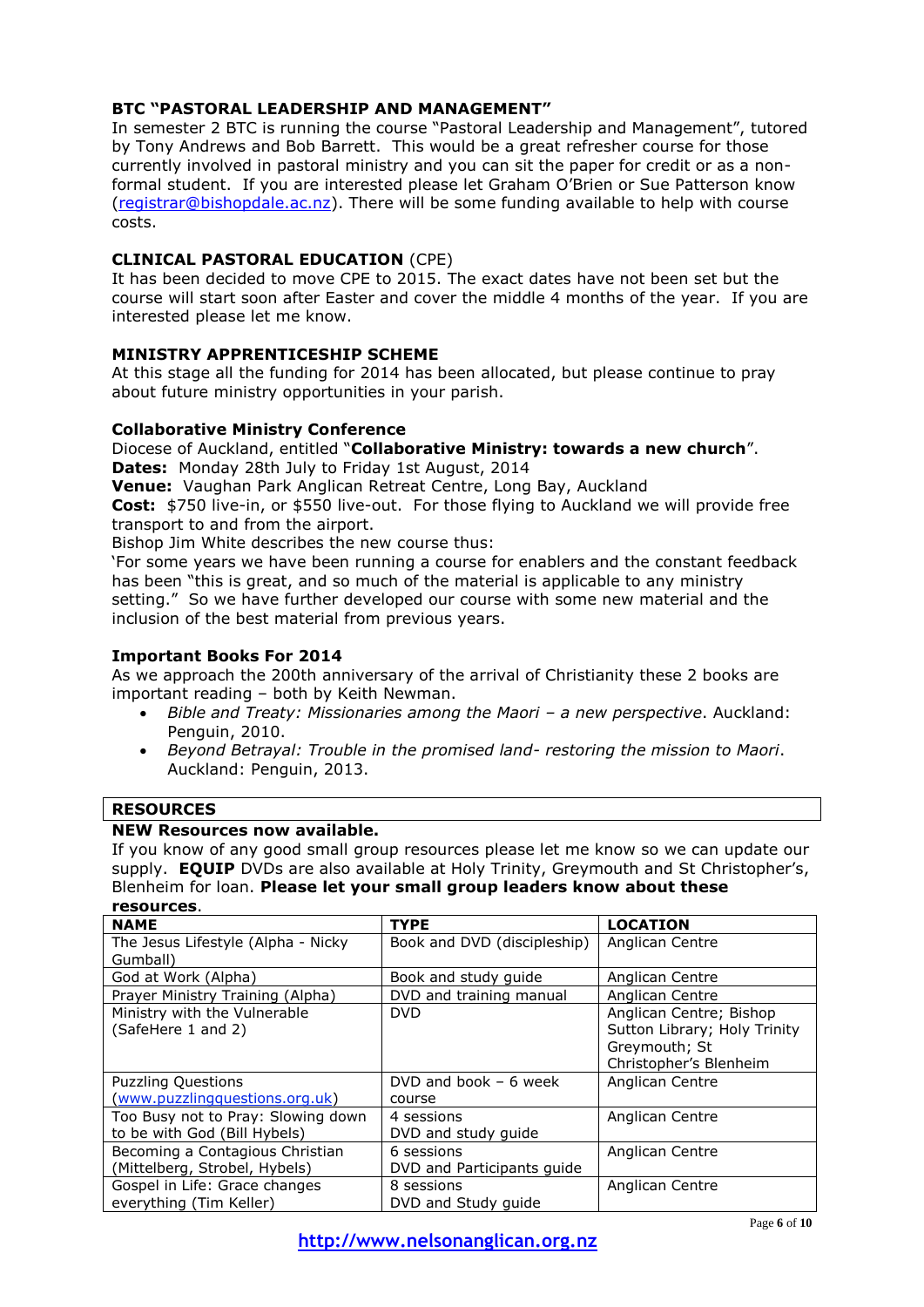| The Faith Effect: God's love in the<br>world (World Vision)                          | 5 Sessions<br>DVD and Participants guide | Anglican Centre                                                                                    |  |
|--------------------------------------------------------------------------------------|------------------------------------------|----------------------------------------------------------------------------------------------------|--|
| Who do you think you are: Finding<br>your true identity in Christ (Mark<br>Driscoll) | 9 sessions<br>DVD and Study guide        | Anglican Centre                                                                                    |  |
| NLT Video Bible                                                                      | Audio and Text on DVD                    | Anglican Centre                                                                                    |  |
| <b>ESV Video Bible</b>                                                               | Audio and Text on DVD                    | Anglican Centre                                                                                    |  |
| "Can we trust the Gospels" and "The<br>Gospel of Thomas and Gospel of<br>Judas"      | Dr Dirk Jongkind DVD                     | Anglican Centre; Bishop<br>Sutton Library; Holy Trinity<br>Greymouth; St<br>Christopher's Blenheim |  |
| <b>NEW NIV Video Bible</b>                                                           | Audio and Text on DVD                    | Anglican Centre                                                                                    |  |
| <b>NEW</b> Bonhoeffer 4 Studies                                                      | DVD and Study Guide                      | Anglican Centre                                                                                    |  |
| <b>NEW</b> Te Rongopai                                                               | Book - essay collection                  | Anglican Centre; Bishop<br>Sutton Library; Holy Trinity<br>Greymouth; St<br>Christopher's Blenheim |  |
| <b>NEW</b> Boundaries in Marriage                                                    | Workbooks to go with DVD                 | Anglican Centre                                                                                    |  |

**Online: via BTC/ Diocesan websites "Resources" sections.**

BTC has now established a platform to make video presentations available at [www.bishopdale.ac.nz/resources.](http://www.bishopdale.ac.nz/resources) Presentations available also include:

- Dr Dirk Jongkind: "Can we trust the Gospels" and "The Gospel of Thomas and Gospel of Judas"
- EQUIP 9: Working with the Vulnerable: SafeHere Units 1 and 2.

God Bless Graham – [graham.obrien@bishopdale.ac.nz](mailto:graham.obrien@bishopdale.ac.nz)

# **CHILDREN AND FAMILIES MINISTRY (CFM)**

Thank you to everyone for your warm welcome to the diocese. I appreciate everyone's willingness to meet with me and chat about their parish and the community you are ministering within.

## **Coming events:**

**"Way2Go"** Scripture Union Training for Children and Families Workers-*BLENHEIM- Saturday 7 June, 9.30am to 3pm at Elim Church*. *NELSON- Saturday June 14, 9.30am to 3pm at Holy Trinity Richmond.*

These will be fantastic days for energising and enthusing anyone involved in ministry to children. Plus fantastic opportunities to network with others from various churches in your area. Only \$35 per person. Register online at [www.sunz.org.nz.](http://www.sunz.org.nz/)

**"Kneckt"** (Deanery based networking meetings for anyone involved in a ministry to Children and Families) are to be launched in June and July. Individual invitations will be sent to people inviting them to a meal and a time of sharing and networking.

# **An opportunity to hear an international speaker involved in Ministry to Children and Families in Nelson.**

Sue Fallow [cfm@nelsonanglican.org.nz](mailto:cfm@nelsonanglican.org.nz)  Mobile: 021 884 931

# **SOCIAL SERVICES ENABLER**



Dear ministry colleagues, As you will be aware, we are rolling out the bequest form brochure holders to all parishes from now on. If you have not done so and wish to have your parish brochure printed from the Anglican Centre please send Julie your information/photos as soon as possible. The only other task is to identify a parish representative who is willing to be the 'go to ' person to give information to enquiring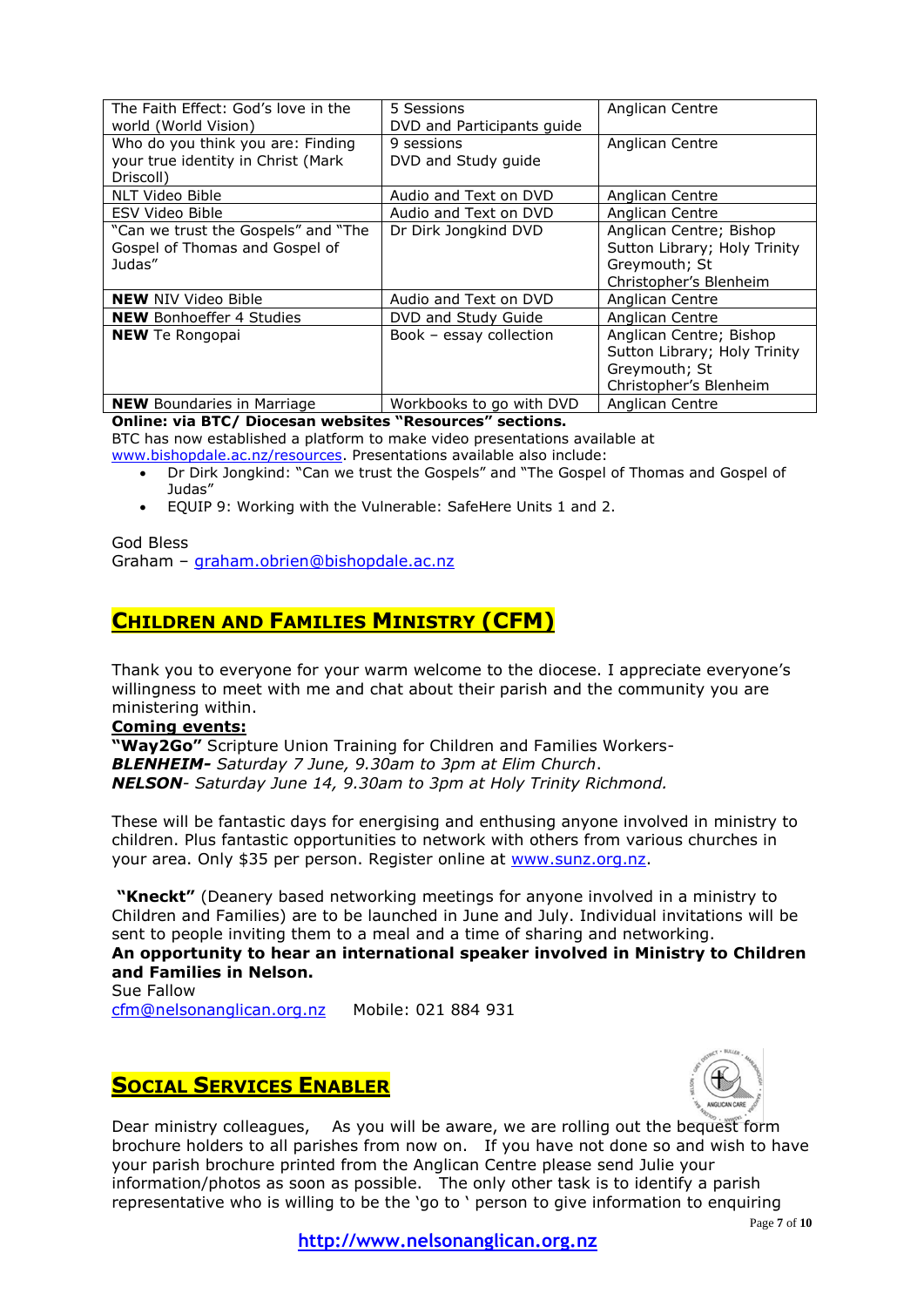parishioners and who will keep the brochure holder stocked with the various pamphlets for BTC, your parish and Anglican Care (social services) and the rack card with their contact details. Thank you for your attention to this initiative giving our people the opportunity to consider a donation or bequest.

A reminder if you are thinking of a variation to your OPMF (Seniors' Ministry) grant for 2015 (and later) then please get in touch to discuss or have your application returned to me by 1 July.

Also we have been advised by the Anglican Care Network that applications are now open for the annual Tindall Foundation funding round. The application form for this year has some minor changes and will be available on the Diocesan website in the next few days. Please contact me if you wish to discuss this or any other Diocesan funding options or ministry outreach dreams. I am excited to be hearing of some innovative ideas taking shape - the Holy Spirit is at work.

Thank you and blessings Gerrie Mead, Social Services Enabler [Gerrie@nelsonanglican.org.nz](mailto:Gerrie@nelsonanglican.org.nz) 03 5483124 or 0212771504

# **YOUTH COORDINATOR**



# **CHARGE LEADERSHIP**

This is a regional night for youth leaders and any up and coming year 12+13 leaders, For resourcing, inspiration, training, prayer, networking and a free dinner on the Youth Unit to sustain you in your ministry

**\* Nelson and Waimea** = **Thursday** 29 May / 6.30pm-8.30pm / St B's, Stoke crèche

**\* West Coast** = **Saturday** 21 June / Evening dinner, details to be confirmed early June

## **REPLENISH – A PENTECOST EVENT**

Hosted by St Barnabas Stoke and featuring a mix of prayer stations through which people can reflect, renew and refresh Feel free to come anytime between 6-8pm on Sunday evening 8 June.

#### **SAFE HERE**

For your diaries we have training in 'Safe here' modules 1 and 2 coming up on the 26 June as part of equip – more details soon

Training for modules 3 and 4 will be held in term 3 on 25 September

Ideal for any youth leader wishing to be up skilled in safety management and best practice

## **RESOURCED!**

The national Anglican resource website for youth leaders. Have a browse and see what you can discover… <http://www.anglicanyouth.org.nz/>

## **THE ABBEY – THE NATIONAL ANGLICAN YOUTH LEADERS EVENT!**

The Abbey is happening again this year and we'll look to take a Nelson Diocese crew along again!

Last year was a great time of networking with close to 200 other youth leaders from all over NZ, with top notch guests, relevant ministry discussion and even Q and A with a panel of bishops about youth matters.

This year looks to build on last with special guests Andy Root, Merrilyn Withers and Don Tamihere, Spanky Moore and City of light.

Held at El Rancho Waikanae, out of Wellington. **Friday 22 – Sunday 24 August, \*Open to all youth leaders and year 12-13 young leaders**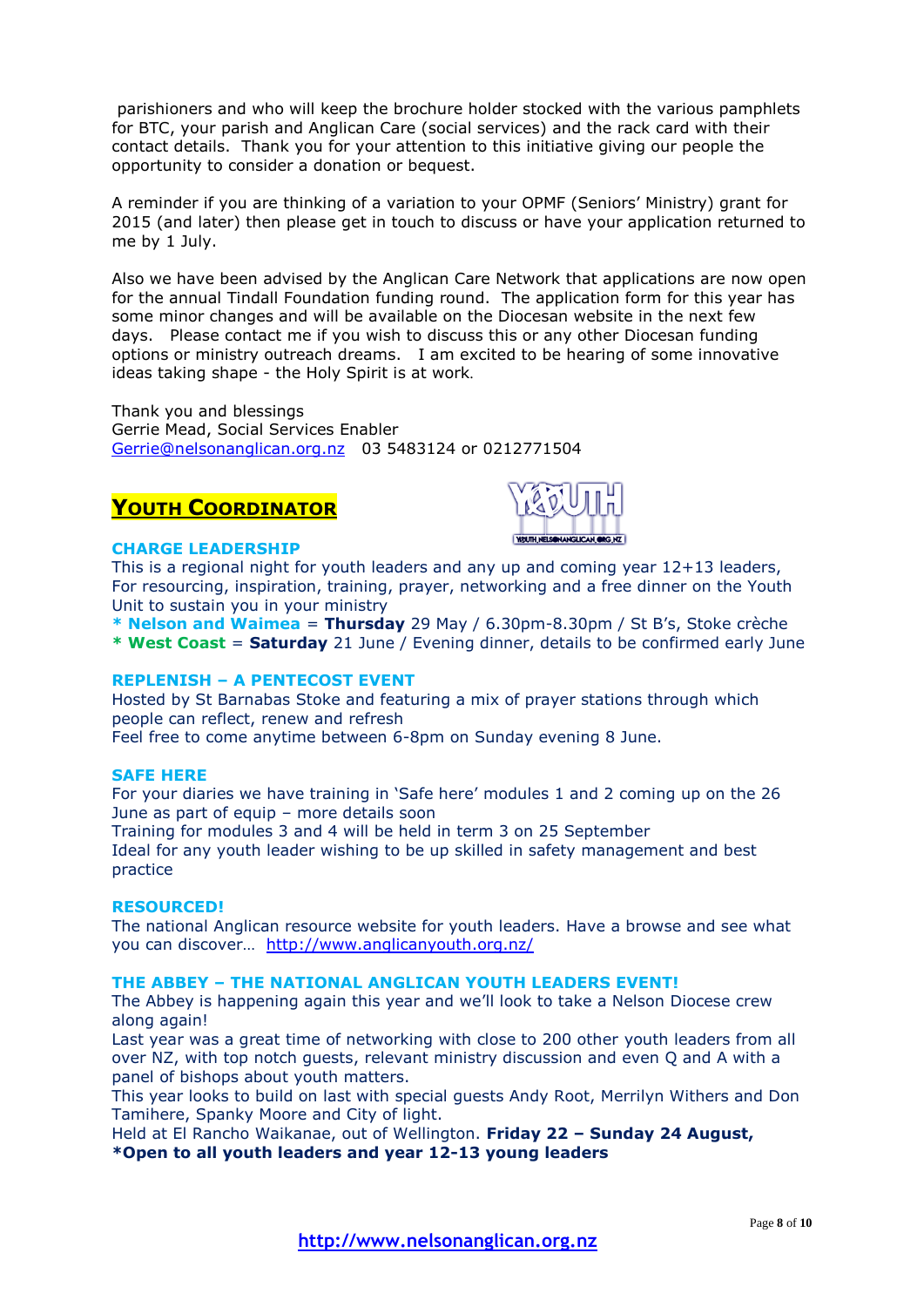**If a youth leader and keen to go, the Nelson Youth Unit will look to cover your rego costs and subsidise your travel via a group booking Depending on numbers we may be able to subsidise entire costs like last year All you have to do is confirm your place with Luke on or before Friday 27 June and we will give you instructions from there ;)**

#### **For more details please visit<http://www.anglicanyouth.org.nz/theabbey>**

#### **CALENDAR TERM**

| May  | 17-25     | National youth week                                      |
|------|-----------|----------------------------------------------------------|
| May  | $23 - 25$ | 40 Hour famine weekend                                   |
| May  | 27-28     | Nelson hosting the national Diocesan Youth staff retreat |
| May  | 29        | Charge leadership - Nelson/Waimea                        |
| Jun. | 21        | Charge leadership - West coast                           |
| Jun. | 26        | Safe here training modules 1+                            |
| Jun  | 27        | The Abbey youth leader sign up cut off                   |

## **YOUTH COORDINATOR : LUKE SHAW:** OFFICE +64 035483124 MOBILE +64 0212772186 [Email:youth@nelsonanglican.org.nz](mailto:youth@nelsonanglican.org.nz)

# **GENERAL NOTICES**

**Te Rongopai 1814 'Takoto te pai!)** – Bicentenary reflections on Christian beginnings and developments in Aotearoa New Zealand.

Copies purchased from: General Synod Office, PO Box 87188, Meadowbank, Auckland 1742. Ph:09 5214439 E: [gensec@anglicanchurch.org.nz.](mailto:gensec@anglicanchurch.org.nz) \$30 +\$3 p&p. Also available to borrow through Anglican Centre, Nelson



## **New Zealand Faith Community Nurses Assn, 2014 Annual**

**Conference** – Sustainability of Practice. Will be held at Wellington Cathedral of St Paul, 45 Molesworth St, Thorndon. 11-13 September 2014. Registration fee \$200 conference incl membership fees \$75. Early Bird fee: \$175 by 1 August. For registration form contact [admin.faithnursing@xtra.co.nz](mailto:admin.faithnursing@xtra.co.nz) 

**Annual Vaughan Park Residential Scholarship** – The Governance Board of Vaughan Park Anglican Retreat Centre invites applications for the annual residential scholarships. Applicants may be lay or ordained, will hold a recognised level of tertiary education, be committed to an approved subject of study and able to be resident at Vaughan park for the period of the scholarship. 3-month periods available March-May and July-Sept.

Also being received are applications for **Scholars and Writers Opportunities** for three separate residences of one month each: Feb, June and October 2015.

Applications for the 2015 Scholarships close 4 September 2014. For application and conditions of grant, please contact The Rev John Fairbrother 09 473 2600 [director@vaughanpark.org.nz](mailto:director@vaughanpark.org.nz)

**NZCMS & the 2014 Project** – The year 2014 is a celebration of 25 December 2014 when Samuel Marsden preached arguably the first ever gospel message in Oihi Bay. This event will be celebrated by Christians around NZ in many different ways. They invite you to join in their celebrations - view [www.nzcms.org.nz](http://www.nzcms.org.nz/) for three ways to get involved.

**Gospel Bicentenary 2014 (25 December 1814-2014**) The 2014 gospel bicentenary provides an opportunity to review our past; to commemorate people and events that helped shape our churches and country; and to look forward to building on the strengths